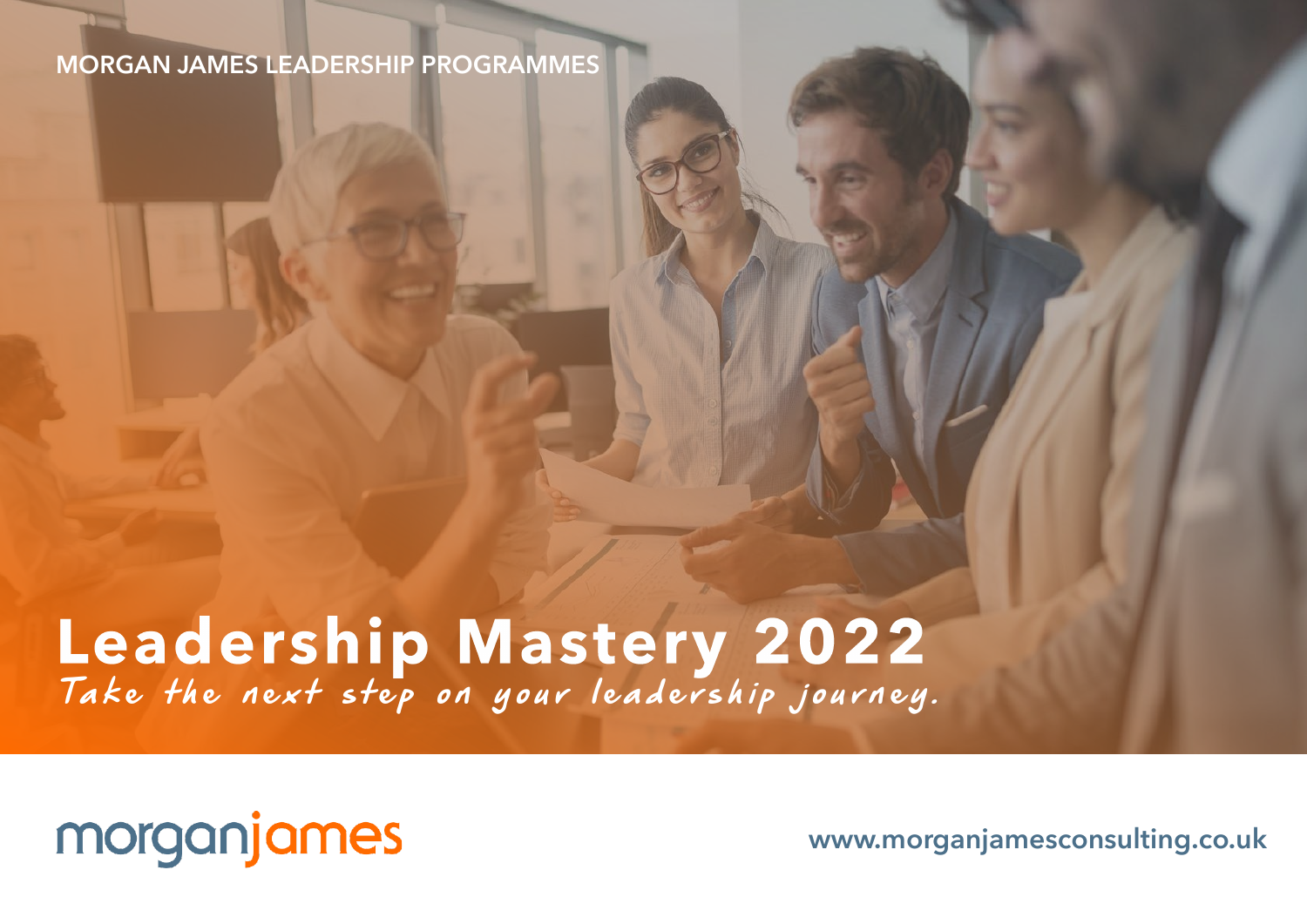### morganjames **LEADERSHIP MASTERY**

Your Programme Director, Michael Newman, knows a thing or two about Leadership Mastery. By the age of 26 he had built a 140-metre suspension bridge in a Central American jungle, led a 3 month mountaineering expedition in Patagonia, and commanded a 150 person multi-national task force in Iraq. Subsequent years have seen him lead teams or client engagements in 28 other countries and as many different industries. He has also set up and run successful enterprises delivering diagnostics, profiling and experiential leadership programmes. One might imagine that Michael could claim to have mastered leadership…he would disagree. Learning more about leadership and refining his practice are unceasing passions for him.

And it's this passion and experience that he and his team will share with you. They will bring the best of leadership theories and practical models to help you to become an agile leader, able to flex to any situation and take your leadership capability to the next level.

This Leadership Mastery Programme provides you with the opportunity to evolve, update and adapt how you lead your business. It draws on lessons from small, medium, large and global businesses, and brings insights and examples from academia, psychology, NGOs, sport, and the military. The emphasis is on active curiosity, using your own leadership challenges as vehicles for learning.

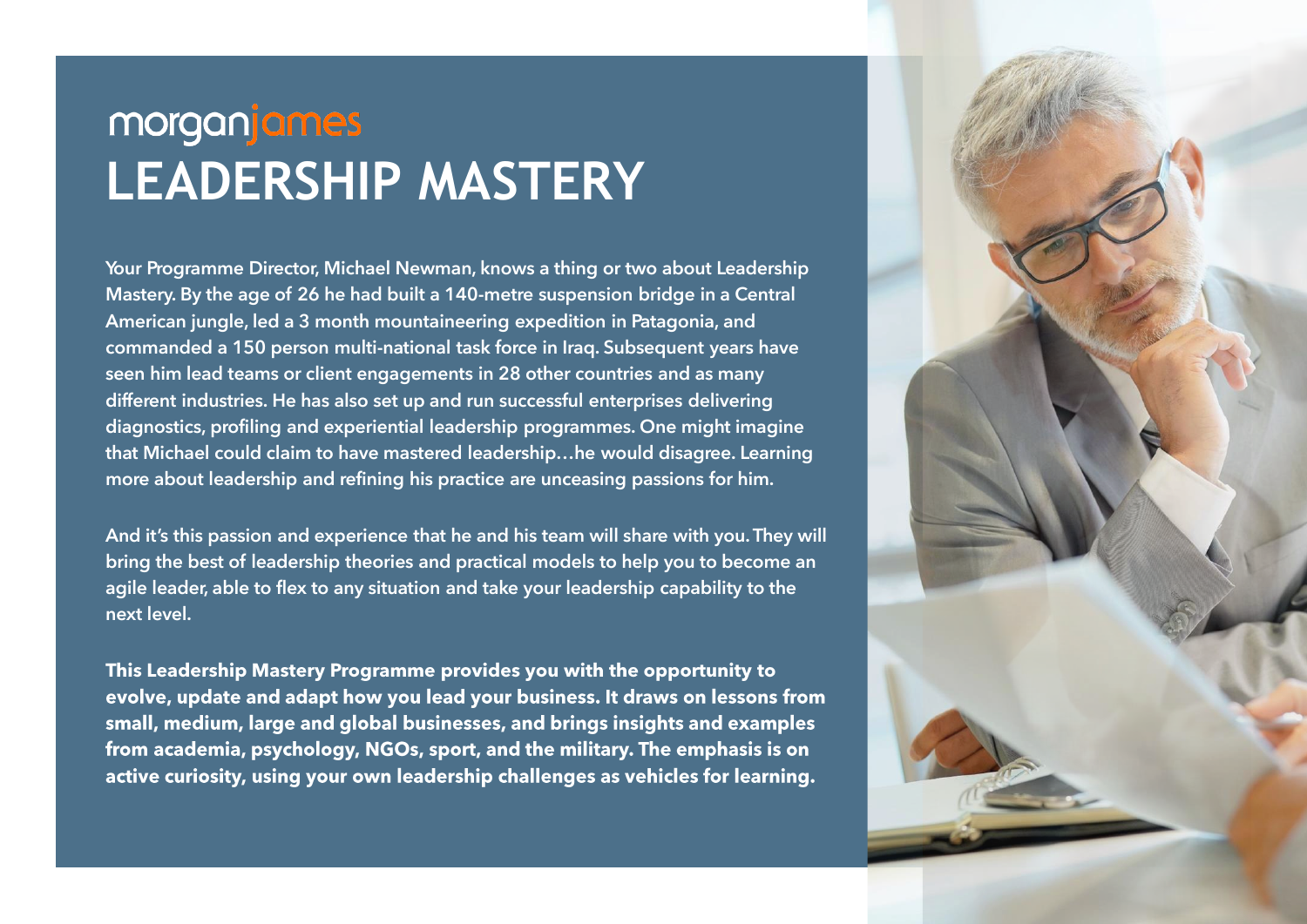### **WHO IS IT FOR?**

- CEOs and MDs of SMEs
- Board level Directors
- Graduates of Goldman Sachs' 10,000 Small Business programme
- Graduates of Morgan James Consulting's Strategic Leaders programme
- And….the highest of your high flyers

#### **WHAT WILL YOU LEARN**

The main themes are summarised on the next page. Module 7 will be tailored to the specific needs that arise from each cohort.

#### **LOCATION**

The beautiful Cranage Hall Estate, Holmes Chapel, Cheshire, CW4 8EW.

We've chosen the venue for its exquisite rooms and beautiful grounds – the perfect space to stimulate creativity and facilitate personal growth.

Early bird offer **Total Cost per delegate £3650.00 + VAT\***

\*'Early bird' discount for those booking **before 20th February 2022** after which time the cost is £4250.00 per delegate (15% deposit is payable to secure your booking).

**You will join a cohort of 6-7 other leaders for 8 one-day modules spread over 10 months. Between modules you will be expected to apply the lessons directly to your business.**

**Your non-business life is also likely to benefit from your increased selfawareness and enhanced communication and relationshipbuilding skills.**



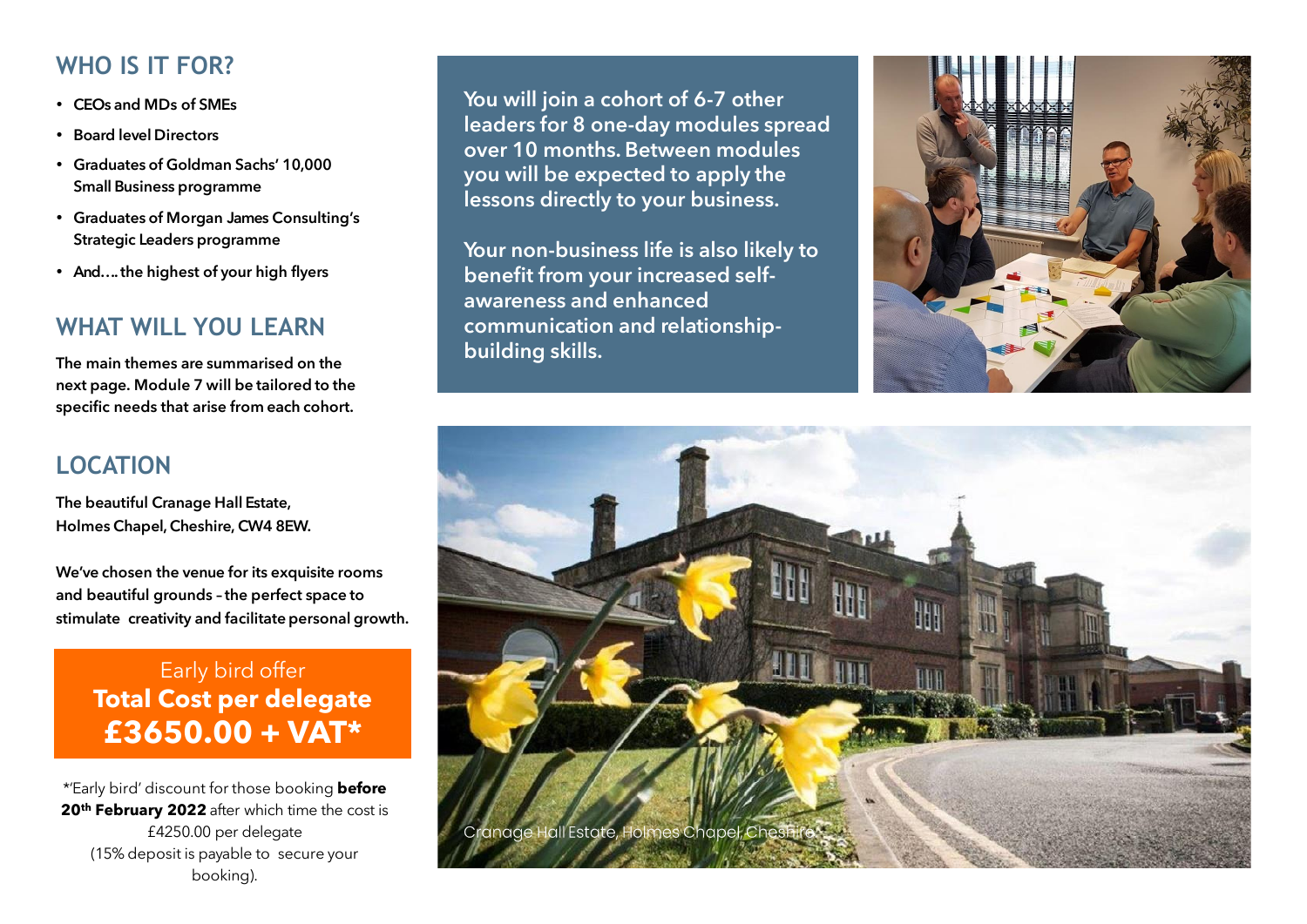| Module                                                                                  | Date                                     | <b>Headlines</b>                                                                                                                                                                                                                                                                                                                                                                                                                                   | Faculty                                              |
|-----------------------------------------------------------------------------------------|------------------------------------------|----------------------------------------------------------------------------------------------------------------------------------------------------------------------------------------------------------------------------------------------------------------------------------------------------------------------------------------------------------------------------------------------------------------------------------------------------|------------------------------------------------------|
| <b>PREPARATION</b>                                                                      | March<br>2022                            | • Short pre-course questionnaire.                                                                                                                                                                                                                                                                                                                                                                                                                  |                                                      |
| <b>MASTERING THE</b><br><b>BASICS</b>                                                   | Tues 5 <sup>th</sup><br>April 2022       | • Taking the Value Building Behaviours to the next level; embedding them as<br>habits to shape a culture.<br>• Channelling intellectual and emotional energy in ourselves and others.<br>• Building psychologically safety as a foundation for honesty and constructive challenge                                                                                                                                                                  | Michael Newman                                       |
| <b>BUILDING THE</b><br><b>FUTURE</b>                                                    | Weds 11 <sup>th</sup><br>May 2022        | • Holding strategic conversations.<br>• Understanding default thinking and flexibility when co-creating strategy.<br>• Balancing goals, capabilities and opportunities.                                                                                                                                                                                                                                                                            | Michael Newman                                       |
| <b>LEADING BY</b><br><b>INTENT</b>                                                      | Tues 7 <sup>th</sup><br><b>June 2022</b> | • Creating common clarity through briefing and back-briefing.<br>• Focusing effort and prioritising resources to allow directed opportunism.<br>• Leadership presence and the infectiousness of leadership energy.                                                                                                                                                                                                                                 | Michael Newman                                       |
| <b>VALUING AND</b><br><b>GETTING VALUE</b><br><b>FROM PEOPLE</b>                        | Weds 6 <sup>th</sup><br><b>July 2022</b> | • Sparring Partners; effective use of mentors, NEDs and coaches.<br>• Leading Women and Women as Leaders; what is different and what is the<br>same. Examining why this is even a topic in the 2020s.                                                                                                                                                                                                                                              | Lily Newman<br>Elizabeth Soehren<br><b>Roy Newey</b> |
| <b>COLLABORATION</b><br><b>AND NETWORKS</b>                                             | Tues 6 <sup>th</sup><br>Sept 2022        | • Progressing from neutrality or cooperation to deep collaboration or full partnership.<br>• Mapping, building, nurturing and pruning your networks.<br>• Understanding how trust is built or undermined.                                                                                                                                                                                                                                          | Michael Newman                                       |
| STRESS,<br><b>RESILIENCE</b><br><b>AND</b><br><b>SELF-SABOTAGE</b>                      | Weds 5 <sup>th</sup><br>Oct 2022         | • Examining how we create, amplify, or alleviate our own stress levels.<br>• Building resilience in oneself and others.<br>• Defensive mechanisms; making them conscious as well as beneficial.<br>• The imposter syndrome and how to deal with it in oneself and others.                                                                                                                                                                          | Lily Newman<br>Ngozi Weller                          |
| <b>EMERGENT</b><br><b>THEMES</b>                                                        | Tues 1st<br>Nov 2022                     | The topics will be chosen to suit the participants' needs. Options may include:<br>• Building flourishing teams.<br>• Risk, and its effect on leadership.<br>• Are you fit enough to lead?<br>• Creating a coaching culture.<br>• Close encounters with 'aliens'; leading contractors, and others, from<br>outside your company culture.<br>• Succession and growing the next generation of leaders.<br>• Ethics, whistleblowing and moral injury. | Michael Newman                                       |
| <b>BRINGING IT ALL</b><br><b>HOME AND</b><br><b>WHERE DO WE</b><br><b>GO FROM HERE?</b> | Tues 29th<br>Nov 2022                    | • Reviewing and celebrating success.<br>• Reflecting on the learning process; what worked and what was a<br>struggle. Identifying how to continue personal, and collective, growth.<br>• The Dragons' Den; gaining validation, support, and challenge for<br>your leadership intentions.                                                                                                                                                           | Michael Newman                                       |
| <b>FOLLOW UP</b>                                                                        | w/c 23 <sup>rd</sup> Jan<br>2023         | • One to one review, feedback and next steps call.                                                                                                                                                                                                                                                                                                                                                                                                 | Lily Newman                                          |

### **WORKING WITH MORGAN JAMES HAS ENABLED ME TO DEVELOP A TEAM THAT CAN RUN THE BUSINESS…**



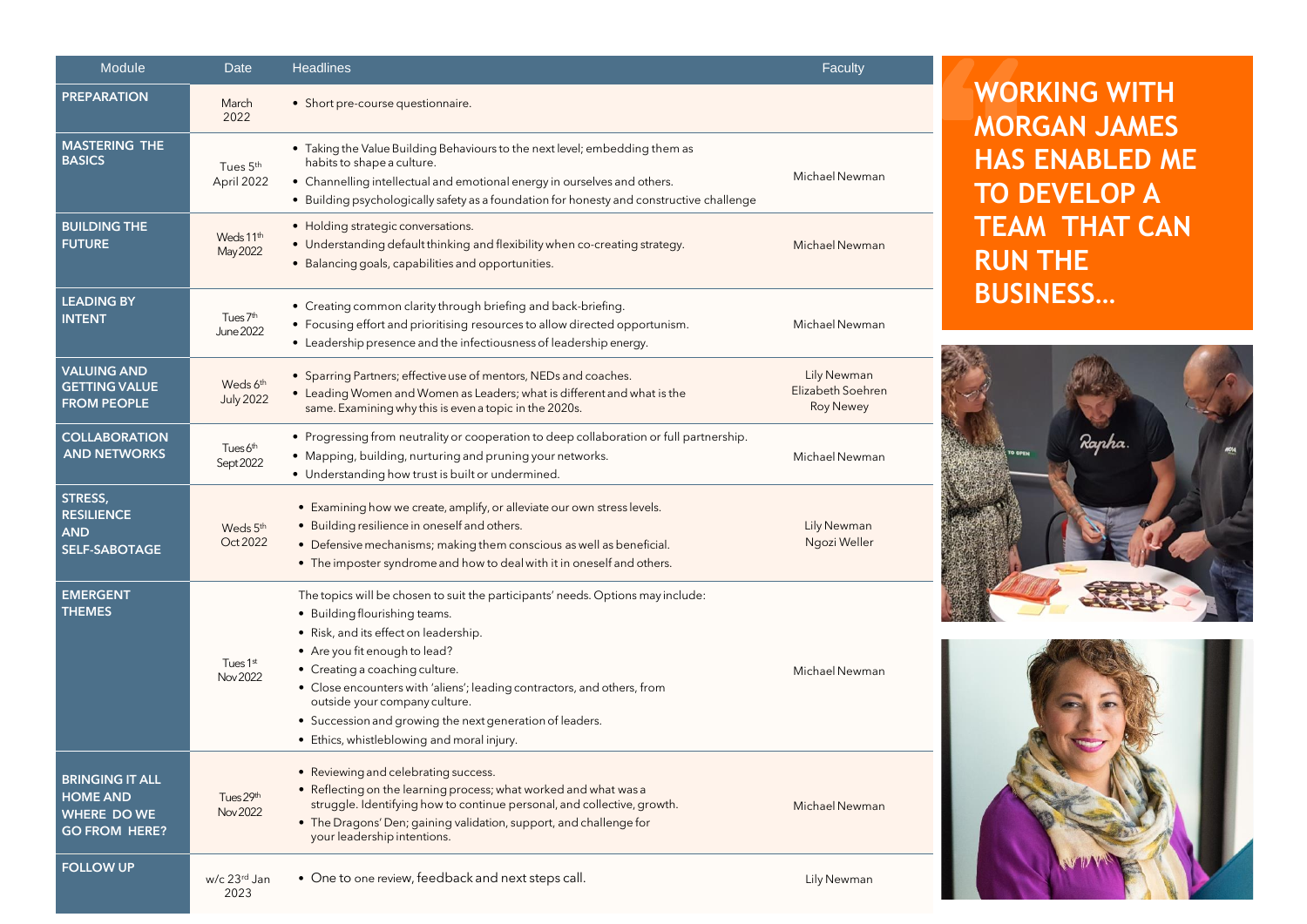### **YOUR PROGRAMME DELIVERY TEAM**



### **MICHAEL NEWMAN**

Senior Leadership and Change Consultant

Michael has enjoyed a varied professional life; Army Officer, Mountain Expedition Leader, NGO Project Manager, Game Designer and Manufacturing Consultant. For the last 2 decades, he has been a leadership consultant, inspiring teams and individuals on 6 continents. He works in a network of consulting networks, each of which brings different approaches, tools and models. In this way, Michael has been able to help others to benefit from his passion for learning and draw inspiration from a diverse group of specialists and thought leaders.



### **LILY NEWMAN**

Founder and Behavioural Strategist

Lily is a behavioural strategist and leadership consultant with 20+years' experience of building better businesses and stronger teams. Lily has worked with over 2000 business leaders, helping them to understand, communicate with and influence their staff, stakeholders and audiences more effectively. A behavioural and brand development specialist, she also works with companies to help them develop 'value building behaviours' within their workforces, ensuring that brand values get off the paper and into the culture of their businesses.



### **NGOZI WELLER**

#### Women's Wellness Associate

Ngozi Weller is a management training consultant and productivity and work-life balance coach. She teaches ambitious women how to set winning goals and build a life that works for them and their families. Having worked for over 15 years in the world of Big Oil, Ngozi has experienced first-hand how challenging the corporate world can be. Having started her business following her own battle with depression and anxiety, she has a keen understanding of exactly how pervasive mental health and wellbeing disorders can be.



### **ELIZABETH SOEHREN**

Senior Associate and Behavioural Specialist

Elizabeth is an organisational development specialist, trainer and coach with over 30 years of experience helping organisations improve performance through the development of their people and processes. Elizabeth has experience as a business owner who has worked with SMEs and large organisations.